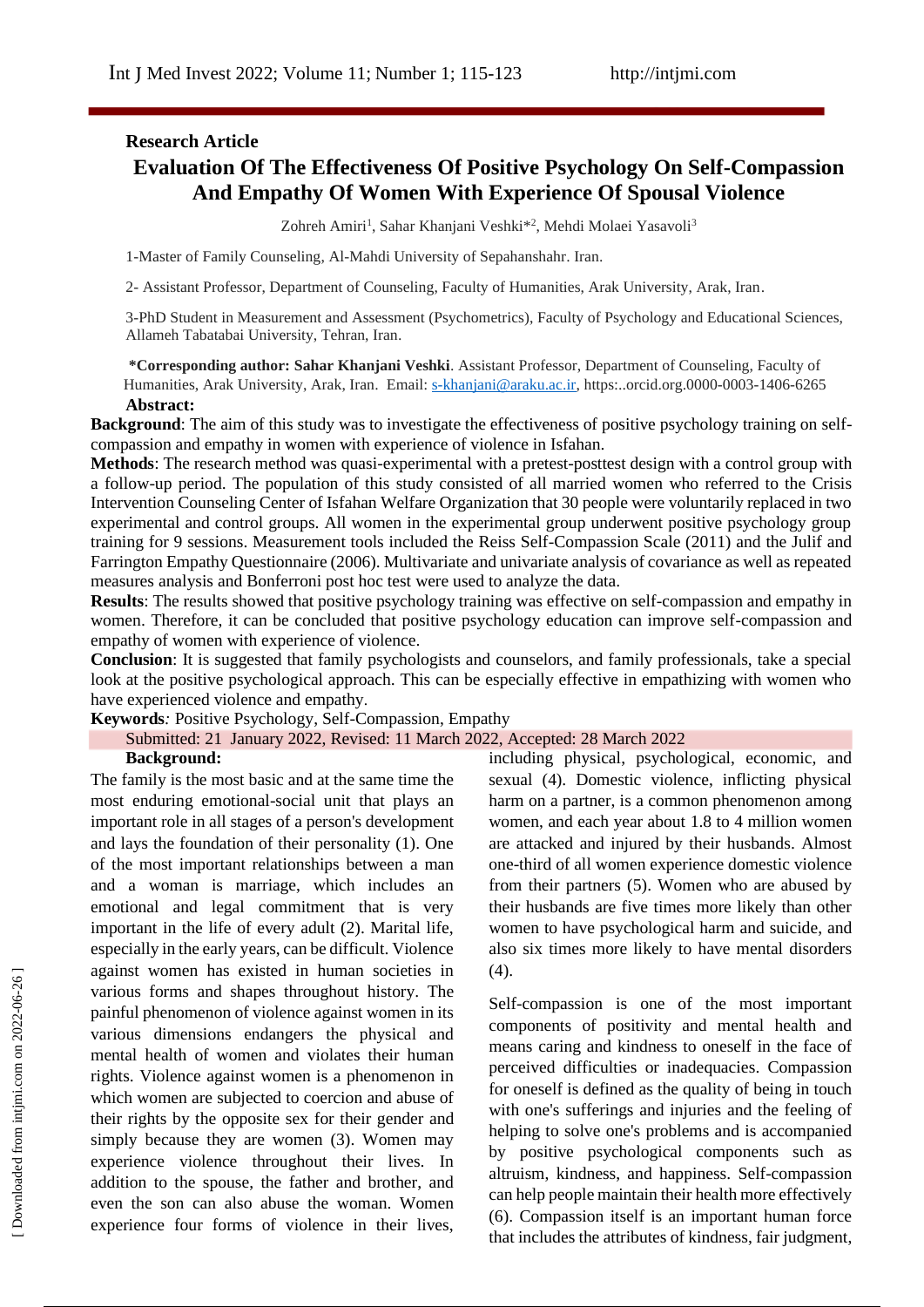and cohesive emotions, as well as helping people find hope and meaning in life when faced with problems (29) and means simply directing kindness toward oneself, and getting experience while are suffering from others (7). Self-compassion is defined as a threecomponent construct that includes kindness to oneself instead of self-judgment, the participation of all human beings in isolation (all human beings suffer, and suffering is a natural part of the human condition), and awareness of the present moment. The combination of these three related components is characteristic of a person who is self-compassionate (8). Most research on self-compassion has so far focused on its negative relationship with psychopathology (7).

Another variable that can be involved in the relationship between couples, especially women who have experienced violence, is empathy. Empathy, along with other communication elements of the couple's value system, is considered a fundamental part of the structure of the marital relationship, which allows couples to understand each other's beliefs and predict each other's behavior. Examining the definitions of empathy shows that empathy consists of two main components, and cognitive empathy means understanding the situation or emotional states of others, and also emotional empathy means giving an appropriate response to this situation (9). Empathy is defined as the ability to understand the feelings and views of others and to use these pieces of knowledge to manage behavior. According to researches, empathetic people tend to be more generous and take an interest in the well-being of others. They also experience happier relationships and a greater sense of personal well-being. In addition, empathy enhances leadership ability and facilitates the formation of effective conversation (10).

Psychologists offer various treatment strategies to improve the living conditions of couples. One of these treatments is positive psychology. Positive psychology is an approach that emphasizes the enhancement of human abilities and virtues and enables individuals and communities to achieve success. Positive emotions in life play an important role in the psychological and physical well-being of human beings. Positive psychotherapy in practice is designed based on traditional scientific methods for understanding and psychological pathology of behavior (11). Positive psychology is the scientific study of the conditions and processes that participate in the flourishing and optimal functioning of individuals in groups and institutions (9). This

approach emphasizes the positive processes and abilities of individuals and advises therapists to pay attention to the positive processes of their clients that rarely occur in their lives. Positive psychology is a term used to describe positive emotions (like: happiness, optimism, etc.) and positive personality traits include (courage, altruism, moral conscience, etc.) (10). One of these qualities is self-compassion. Many studies have examined the effectiveness of a positive therapeutic approach. The results of these studies show that a positive psychological treatment approach to improve many problems such as parentadolescent conflict, social health (12), resilience, psychological well-being and flexibility (13 and 14), social health, anxiety, and intimacy of infertile couples (14), chronic tension headaches and social health (15) had a positive effect. Furthermore, other studies have been conducted on the effect of positive treatment on empathy  $(16, 17 \& 18)$  and selfcompassion (19, 20  $\&$  21), to show the positive and significant effect of this treatment on increasing empathy and compassion that has been on its own. Maboudi (22) in a study examined the effectiveness of positive therapy on self-compassion, empathy, intimacy, and marital commitment of couples with marital conflict. The results showed that positivist treatment had a significant effect on improving selfcompassion, empathy, intimacy, and marital commitment of couples with marital conflict. High levels of empathy between couples dramatically predict the improvement of marital adjustment skills and greatly reduce the likelihood of violence between couples (9, 23 & 24).

It is estimated that 34% to 46% of sick women are victims of spousal abuse. According to the average number of patients referred to Tehran forensic medicine centers during 2016-2017, it is expected that 50,270 of the total number of patients referred to Tehran forensic medicine centers are women victims of spousal abuse. Because the prevalence of domestic violence is hidden behind limited and inadequate definitions on the one hand, and the reluctance of women to disclose it on the other, the true extent of the costs is unclear. But the prevalence of this problem, in addition to the collapse of families, causes many adverse effects and bad learning for children. Accordingly, the increasing spouse violence in the contemporary world and the risk of separation and its negative impact on the mental health of couples and their children has led psychologists and counselors to offer theories and plans to help couples in conflict. Positive psychology can provide a conceptual framework for dealing with life's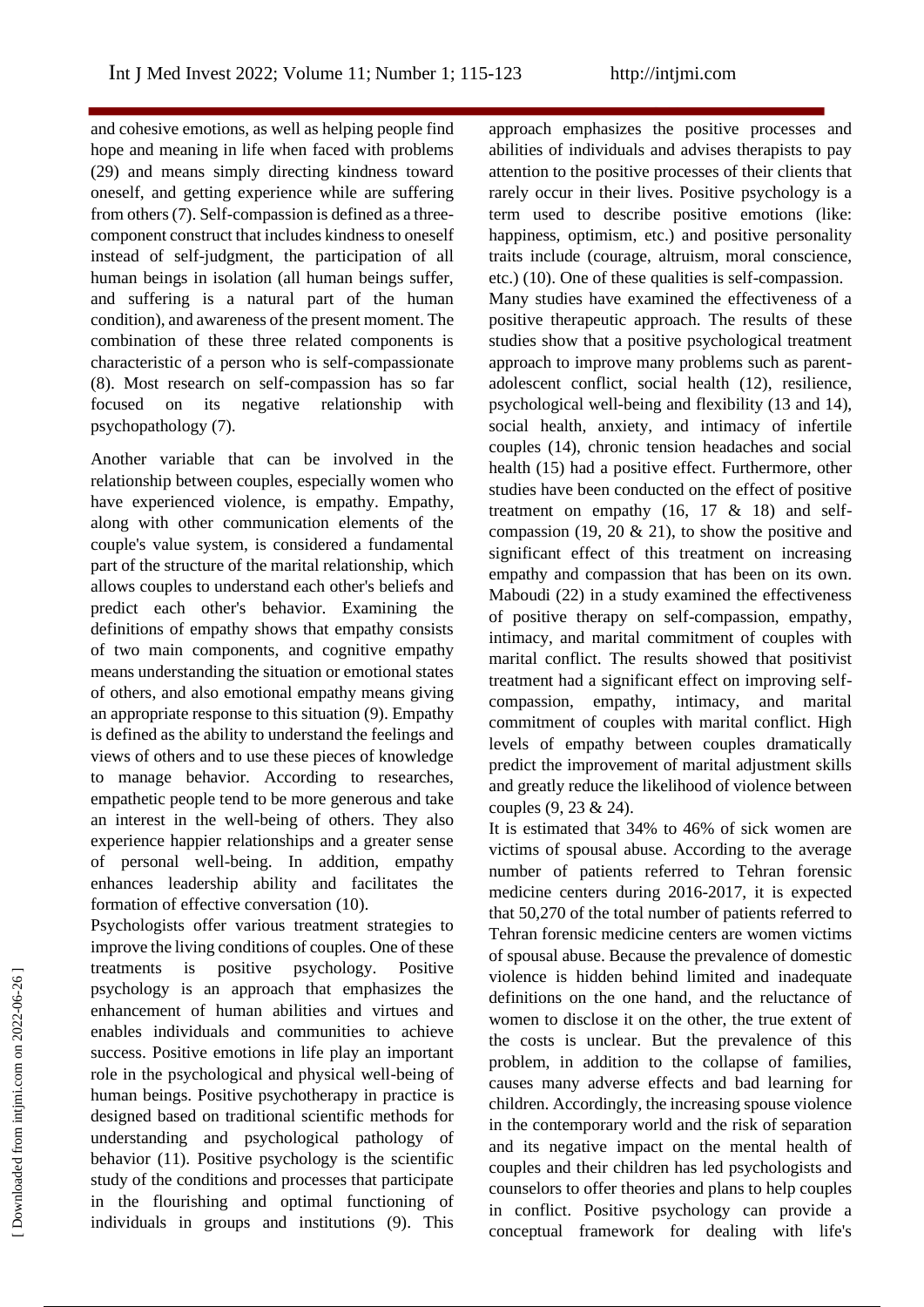challenges. In the intervention based on positive psychology, issues such as friendship, empathy, forgiveness and compassion, gratitude, spirituality, and self-efficacy are considered (25), and the presence of each of these characteristics can play an important role in reducing domestic violence. Based on studies conducted by researchers, it was found that in the existing literature, very little researches have been done on the positive effect on improving empathy and compassion for women with experience of spousal violence. Besides, to prevent this problem, the present study considered the psychological and social harms of domestic violence on family members to examine the effectiveness of using positive psychology on the variables of self-compassion, and empathy among women experiencing spousal violence in the city Isfahan. As a result, the research question is: whether positive psychology training can be effective in increasing empathy as well as increasing self-compassion in couples who have experienced violence or not?

#### **Method**

The present study was an applied, inductive, and experimental study. The research design used was quasi-experimental, pretest-posttest with a control group and with a follow-up period. The statistical population was all women with experience of violence referred to the Crisis Intervention Counseling Center of Isfahan Welfare Organization in 2020 and the sampling was voluntary non-random. For this purpose, invitational were made to various counseling centers and sampling was performed. 30 women were randomly assigned to experimental  $(n =$ 15) and control  $(n = 15)$  groups. Inclusion criteria were: have at least a diploma, do not participate in psychological interventions at the same time, and also have at least two years of experience living together; and exclusion criteria included: absence of more than 3 sessions, not doing homework, and expressing noncooperation.

**Self-Compassion Scale (2011):** The Self-Compassion Questionnaire was developed by Rees et al. (7). This questionnaire has 12 closed-ended questions with a 5-point Likert scale from (rarely a score of 1) to (almost always a score of 5). This scale has 3 dimensions or subscales of self-compassion, mindfulness, and human commonalities. The validity coefficient of this scale was estimated to be 0.79 by Cronbach's alpha method and 0.76 by the Halving method. The correlation between the subscales of self-compassion indicated the validity of the convergence in the study of Rees et al. (7) so the total score of this scale had been used. The reliability of

this questionnaire using Cronbach's alpha was also 0.80. In Maboudi study (22), the reliability coefficient of the questionnaire through Cronbach's alpha was also reported to be 0.880. The revised Form of the Intimate Attitudes Measurement Scale was adopted in 1983 and has 50 items, and the responses to each item vary from strongly disagree to strongly agree. These responses are scored on a five-point scale from one to five using the Likert method. An individual's score varies from 50 to 250. Tridel calculated the reliability of this scale from 78% to 86% by Cronbach's alpha method and 84% by retest method. In the present study, the reliability of the data collected from this tool using Cronbach's alpha method was equal to 0.88 (pre-test stage) and 0.85 (post-test stage), which indicates the validity of the data had collected from a research sample.

**Empathy Questionnaire (2006):** Empathy Questionnaire prepared by Julif and Farrington (26) and has 20 questions and two emotional-affective subscales with 11 questions (questions 1, 2, 4, 5, 7, 8, 11, 12, 15, 18,) and the cognitive subscale with 9 questions (questions 20, 19, 16, 14, 12, 10, 9, 6, 30). The scoring of the questionnaire is in the form of a 5 point Likert scale, which has the option of strongly disagree, disagree, to some extent, agree, and strongly agree, in the order of points. A score between 20 and 32 indicates a low level of empathy, a score between 33 and 66 indicates a moderate level of empathy, and a score above 66 indicates a high level of empathy. Julif and Farrington (26) confirmed the construct and content validity of the questionnaire through factor analysis and reported a reliability coefficient of 0.83. Inside the country, the correlation of subscales with the total score was used to evaluate the validity, and correlation coefficients of 0.91 and 0.90 were obtained for emotional-affective subscales and cognitive subscales, respectively. For each row of reliability, Cronbach's alpha method was used. The Cronbach's alpha coefficient was 0.87.

Regarding the method of implementing the training protocol, it can be mentioned that the members of the experimental group participated in 9 sessions of interactive behavior analysis group training, which lasted 60 minutes each session, and finally, they were retested. In the control group, no intervention was performed and only pre-test and post-test were taken to them. Finally, after one month, the experimental and control groups were followed up. The session instructions and techniques taught in the 9 therapy sessions were based on the property research (27) presented in Table1.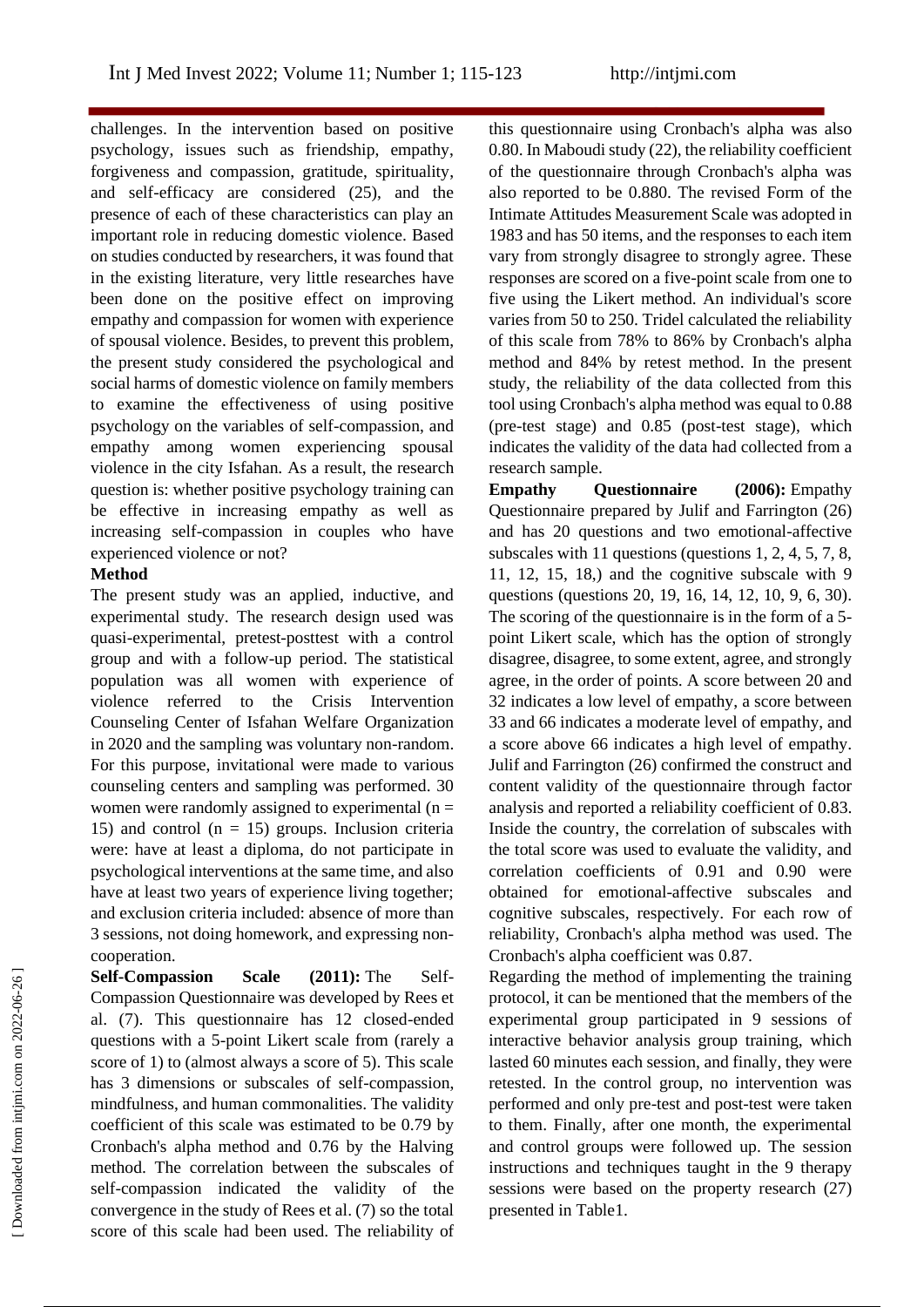| Table 1- Summary of Positive Psychology Training Sessions |                                                                                                          |                                                                                                                                                                                                                                                                                                                                                                                                                                                     |  |  |  |  |
|-----------------------------------------------------------|----------------------------------------------------------------------------------------------------------|-----------------------------------------------------------------------------------------------------------------------------------------------------------------------------------------------------------------------------------------------------------------------------------------------------------------------------------------------------------------------------------------------------------------------------------------------------|--|--|--|--|
| <b>Session</b>                                            | Objectives                                                                                               | <b>Description of training sessions</b>                                                                                                                                                                                                                                                                                                                                                                                                             |  |  |  |  |
| First                                                     | Getting acquainted with the<br>members and expressing the<br>logic and goals of the training<br>sessions | While getting acquainted with the group members, a complete explanation was given<br>about the sessions and their topics, and the procedure in this course. The members were<br>explained about the group rules and the necessary commitments were made, as well as the<br>pre-test, followed by a brief description of positive psychology.                                                                                                        |  |  |  |  |
| Second                                                    | Believing in and knowing<br>oneself                                                                      | Expressing oneself and explaining one's acceptance with all the positive and negative<br>points, the value of human beings, believing in oneself, loving oneself, pointing to the sole<br>and uniqueness of each person, compassion and kindness to oneself, and expressing<br>importance to peace and strength of the family foundation. The importance and impact of<br>having peace in life were also taught ways to increase positive thinking. |  |  |  |  |
| Third                                                     | Pay attention to the positive<br>traits of personality to develop<br>positive thinking                   | Follow the path of success, pay attention to positive traits, positive points, gifts, skills,<br>talents, and abilities, acquaint people with the effects and successes of positive thinking<br>and its deterrents.                                                                                                                                                                                                                                 |  |  |  |  |
| Fourth                                                    | The role of beliefs and<br>thoughts on behavior                                                          | Expressing the relationship between thoughts and feelings and examining the role of<br>thoughts and beliefs in emotions and behaviors and the method of analyzing everyday<br>events, discussing their attitudes and the way to change these attitudes and argue with<br>them.                                                                                                                                                                      |  |  |  |  |
| Fifth                                                     | Rational evaluation with a<br>positive attitude                                                          | Teaching how to rationally evaluate a positive attitude to life events with emphasis on<br>personal responsibility, accepting their share in each event, pointing to the type of<br>relationship and its roots, the model of the correct way to deal with the problem and how<br>to solve It (teaching how to communicate effectively).                                                                                                             |  |  |  |  |
| Sixth                                                     | Development of humor and<br>optimism                                                                     | Examining humor as a human existential need, practicing optimism, examining the effects<br>and results of helping and serving others, expressing at least 5 to 10 experiences and<br>positive memories for group members.                                                                                                                                                                                                                           |  |  |  |  |
| Seventh                                                   | Creating intimacy                                                                                        | The nature of intimacy and ways to live happily, and guidelines for increasing purity and<br>intimacy were provided.                                                                                                                                                                                                                                                                                                                                |  |  |  |  |
| Eighth                                                    | Enriching life                                                                                           | Expressing and explaining the inner richness in life, examining the need for positive goals<br>in different areas of life, choosing realistic, positive, and achievable goals, setting positive<br>goals in a practical way, necessary motivation to pursue the goal, re-evaluating the goal,<br>choose multiple routes.                                                                                                                            |  |  |  |  |
| Ninth                                                     | Summarizing the sessions and<br>closing the workshop                                                     | Selecting multiple paths of positivity in life, and then conducting a post-test, summarizing<br>and concluding with the help of members, and finally appreciation and thanks.                                                                                                                                                                                                                                                                       |  |  |  |  |

Finally, the data were analyzed by descriptive statistics (mean and standard deviation) and inferential statistics (multivariate and univariate analysis of covariance, as well as repeated measures analysis of variance with Bonferroni post hoc test). SPSS software version 26 and R version 4.0.2 were used.

#### **Results**

Demographic findings showed that the mean age of the study sample in the experimental group was 34.11 and in the control group was 31.27. The minimum age of the experimental group was 20 and the maximum was 44 years, and in the control group the minimum age

was 23 and the maximum was 39 years. From the experimental group in the research sample, 4 people (26%) had a diploma, 9 of them (60%) had a master's degree, and 2 of them (13%) had a master's degree, and in the control group 6 people (40%) had a diploma, 8 people (53%) had a master's degree, and 1 person (6%) had a master's degree or higher. The mean and standard deviation of the dimensions of compassion (kindness to oneself, mindfulness, and human commonalities) to oneself and the dimensions of empathy (emotional and cognitive) in the experimental and control groups in the three stages of the test are presented in the following tables.

|                     |                    | <b>Pre-test</b> |                                     | Post-test   |                                     | <b>Follow-up</b>         |                                     |
|---------------------|--------------------|-----------------|-------------------------------------|-------------|-------------------------------------|--------------------------|-------------------------------------|
| <b>Components</b>   | Groups             | <b>Mean</b>     | <b>Standard</b><br><b>Deviation</b> | <b>Mean</b> | <b>Standard</b><br><b>Deviation</b> | <b>Mean</b>              | <b>Standard</b><br><b>Deviation</b> |
|                     | Control group      | 11.29           | 3.38                                | 10.29       | 2.75                                |                          |                                     |
| Kindness to oneself | Experimental group | 10.01           | 2.99                                | 18.08       | 1.15                                | 14.12                    | 2.50                                |
| <b>Mindfulness</b>  | Control group      | 13.05           | 1.86                                | 13.91       | 1.59                                | $\overline{\phantom{0}}$ |                                     |
|                     | Experimental group | 12.68           | 1.65                                | 16.14       | 1.20                                | 16.71                    | 1.20                                |
| Human               | Control group      | 11.36           | 1.27                                | 11.10       | 0.94                                |                          |                                     |
| subscriptions       | Experimental group | 10.93           | 1.01                                | 12.63       | 0.58                                | 12.66                    | 0.89                                |
| Emotional affective | Control group      | 36.57           | 6.81                                | 34.38       | 4.88                                |                          | $\overline{\phantom{a}}$            |
|                     | Experimental group | 35.51           | 6.29                                | 42.33       | 3.92                                | 41.95                    | 3.60                                |
|                     | Control group      | 30.95           | 5.12                                | 29.56       | 3.51                                | $\overline{\phantom{0}}$ | $\overline{\phantom{0}}$            |
| Cognitive           | Experimental group | 29.24           | 4.49                                | 35.29       | 2.73                                | 36.74                    | 2.88                                |

**Table 2-** Mean and standard deviation of research variables in three test stages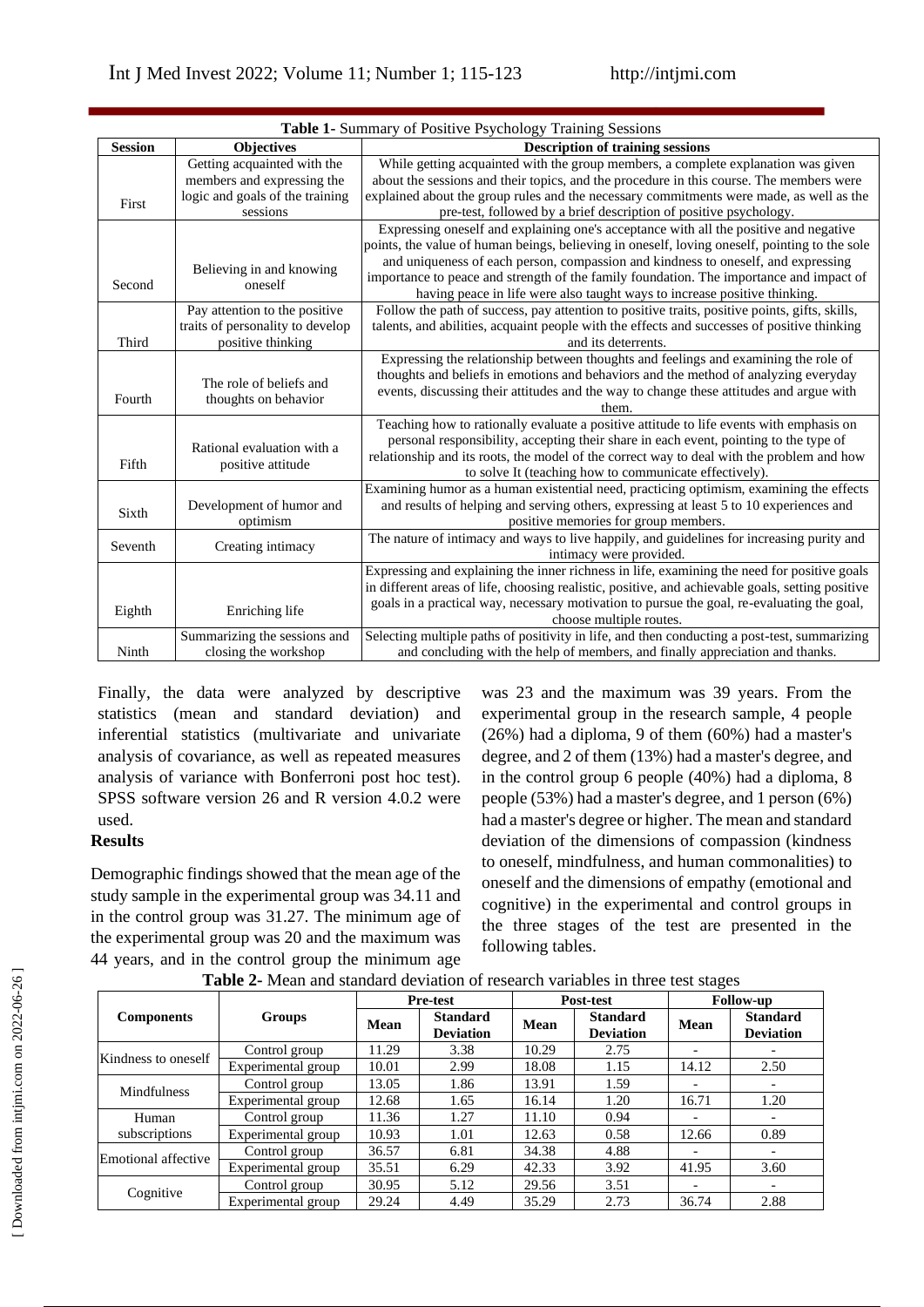**Inferential Findings:** In this section, the research hypothesis entitled "Positive psychology training has an effect on self-compassion and empathy of women with experience of spousal violence in Isfahan" was examined. Considering that the present study was a pre-test-post-test with a control group, and that the variables were dependent on the dimensions of selfcompassion and the dimensions of empathy that were analyzed simultaneously, the multivariate analysis of covariance (MANCOVA) was used. It should be noted that the pre-test of research variables was considered as a covariance factor. In this type of analysis, assumptions must be considered in order to be sure of the results obtained. One of these assumptions is the study of the homogeneity of variance-covariance matrices, for which the Box Test was used. It was calculated for post-test scores ( $P =$ 0.36, F = 1.08, and Box`sM = 19.96). The significance of the Box Test is greater than 0.05, so it is concluded that the variance-covariance matrix is homogeneous. Then, in order to investigate the hypothesis of normality of the data, the Multivariate Normality Test of Shapiro-Wilk was used, which obtained values ( $P = 0.71$  and Mvw = 0.91) indicated the normality of the data. To evaluate the homogeneity of variance of the two groups in the post-test stage, Levene variance homogeneity Test was used, which showed the test results and the significance of this assumption for all variables (P 0.05). Another important assumption is the analysis of multivariate covariance homogeneity of regression coefficients. It should be noted that the homogeneity test of regression coefficients was examined through pre-test interaction of research variables and independent variables (interaction behavior analysis training). The results showed that the significance of none of the variables was less than 0.05. It can be claimed that the regression coefficients were homogeneous. Given the assumptions of multivariate analysis of covariance, it was possible to use this statistical test. The relevant multivariate statistic, Wilkes 'lambda at 95% confidence level ( $\alpha = 0.05$ ) was significant ( $P = 0.001$ ,  $F = 6.68$ , & Wilks' lambda  $= 0.38$ ). Thus, the linear combination of dependent variables (dimensions of self-compassion and dimensions of empathy) after adjusting for differences in interpersonal variables has been affected by the independent variable (positive psychology training). Therefore, it is concluded that multivariate analysis of covariance is generally significant. In other words, the results of the analysis showed that positive psychology training has been effective on the linear composition of dependent variables. Considering the mentioned multivariate test was significant and the combination of dependent variables had been affected by the type of treatment, so the effect of positive psychology training on each of the dependent variables has been followed separately. This hypothesis seeks to answer the question of whether each of the dependent variables is affected separately from the independent variable or not? To compare the mean scores of post-test dimensions of self-compassion and empathy dimensions after controlling the effect of pre-test in two groups, univariate analysis of covariance was used, the results of which are presented in Table 3. According to the results of Table 3, F observed at the error level of 0.05 shows a significant difference between the mean scores of all research variables in the post-test stage between the experimental and control groups. Therefore, it can be concluded that the method of training positive psychology had a significant effect on each of the dependent variables separately. To evaluate the stability of the effect, repeated measures analysis test and Bonferroni post hoc Test were used for the experimental group. First, its basic assumption, i.e., homogeneity of variance between measurement steps, was investigated using the Mochley sphericity test. The value of test statistics was significant for some research variables at 95% confidence level. Therefore, there is a violation of the assumption of homogeneity of variance in different iterations of the experiment, and due to this defect, the Greenhouse Kaiser Correction index has been used in the relevant calculations.

| <b>Variables</b>           | Source of<br>changes | degree of<br>freedom | average<br>squares | F     | $\overline{\phantom{a}}$<br>P |        |
|----------------------------|----------------------|----------------------|--------------------|-------|-------------------------------|--------|
| Kindness to oneself        | Group                |                      | 121.75             | 33.82 | 0.001                         | 0.57   |
|                            | Error                | 25                   | 112.14             |       |                               |        |
|                            | Group                |                      | 37.98              | 18.33 | 0.001                         | 0.42   |
| <b>Mindfulness</b>         | Error                | 25                   | 51.79              |       | ۰                             | $\sim$ |
| <b>Human Communities</b>   | Group                |                      | 17.62              | 28.32 | 0.001                         | 0.53   |
|                            | Error                | 25                   | 15.55              |       | $\overline{\phantom{a}}$      | ۰      |
|                            | Group                |                      | 404.17             | 21.01 | 0.001                         | 0.45   |
| <b>Emotional affective</b> | Error                | 25                   | 481.02             |       | $\overline{\phantom{a}}$      | ۰      |
| Cognitive                  | Group                |                      | 203.12             | 18.82 | 0.001                         | 0.42   |
|                            | Error                | 25                   | 270.04             |       | ۰                             | ۰      |

**Table 3-** Results of univariate analysis of covariance to compare posttest scores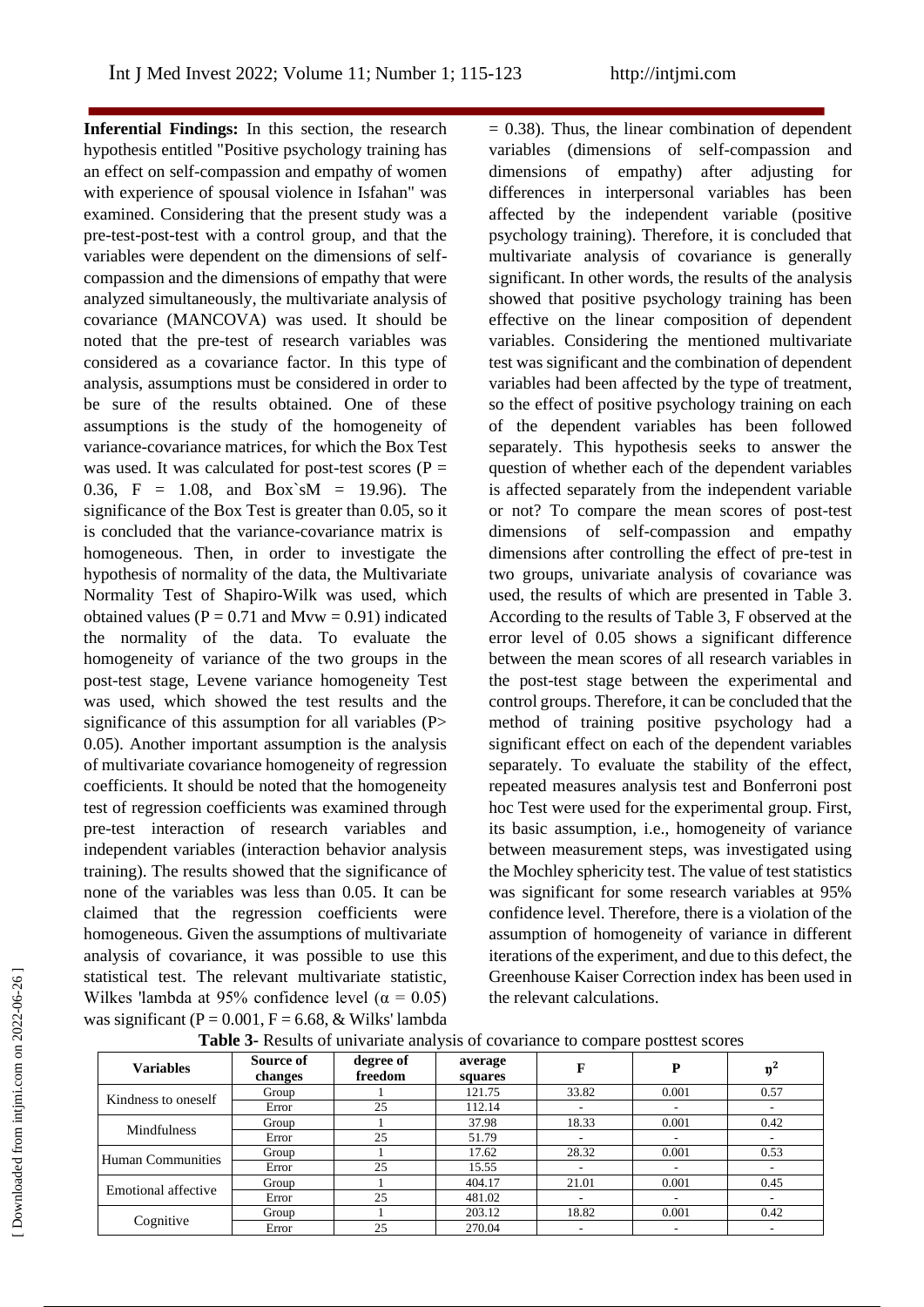| <b>Table 4-</b> Analysis of repeated measures variance |                      |                      |                    |       |                          |      |  |
|--------------------------------------------------------|----------------------|----------------------|--------------------|-------|--------------------------|------|--|
| <b>Variables</b>                                       | Source of<br>changes | degree of<br>freedom | average<br>squares |       | P                        |      |  |
| Kindness to oneself                                    | <b>Stages</b>        |                      | 116.32             | 20.74 | 0.001                    | 0.58 |  |
|                                                        | Error                | 30                   | 5.60               |       | $\overline{\phantom{0}}$ |      |  |
| Mindfulness                                            | <b>Stages</b>        | 1.36                 | 11.68              | 69.19 | 0.001                    | 0.82 |  |
|                                                        | Error                | 20.46                | 1.61               |       |                          |      |  |
| Human Communities                                      | <b>Stages</b>        |                      | 15.63              | 29.01 | 0.001                    | 0.65 |  |
|                                                        | Error                | 30                   | 0.53               |       | $\overline{\phantom{0}}$ |      |  |
| Emotional affective                                    | <b>Stages</b>        | 1.21                 | 399.11             | 10.05 | 0.004                    | 0.40 |  |
|                                                        | Error                | 18.20                | 39.68              |       | $\overline{\phantom{0}}$ |      |  |
| Cognitive                                              | <b>Stages</b>        | 1.43                 | 354.72             | 20.86 | 0.001                    | 0.58 |  |
|                                                        | Error                | 21.44                | 17.01              |       |                          |      |  |

| <b>Table 5-</b> Benferoni test results to compare the mean of the measurement steps |  |
|-------------------------------------------------------------------------------------|--|
|-------------------------------------------------------------------------------------|--|

| <b>Variables</b>    | <b>Stage</b>          | <b>Difference</b><br>between the<br>Mean | <b>SE</b> | P     |
|---------------------|-----------------------|------------------------------------------|-----------|-------|
| Kindness to oneself | Pre-test & follow-up  | 5.07                                     | 0.86      | 0.001 |
|                     | Post-test & follow-up | 0.95                                     | 0.58      | 0.36  |
| <b>Mindfulness</b>  | Pre-test & follow-up  | 3.45                                     | 0.41      | 0.001 |
|                     | Post-test & follow-up | 0.51                                     | 0.21      | 0.06  |
| Human Communities   | Pre-test & follow-up  | 1.70                                     | 0.24      | 0.001 |
|                     | Post-test & follow-up | 0.02                                     | 0.19      | 0.99  |
| Emotional affective | Pre-test & follow-up  | 6.92                                     | 2.05      | 0.01  |
|                     | Post-test & follow-up | 0.38                                     | 0.76      | 0.98  |
|                     | Pre-test & follow-up  | 6.05                                     | 1.41      | 0.002 |
| Cognitive           | Post-test & follow-up | 1.45                                     | 0.74      | 0.21  |

The results of analysis of variance in three stages of pre-test, post-test and follow-up measurement are shown in Table 4. According to the results of Table 4 and the fact that the results of repeated measures analysis test were significant, the pairwise difference between the steps was investigated using the Benfroni correction post hoc test. The results of pairwise comparison between steps are presented in Table 5. The results of Table 5 show that there is a significant difference between the pre-test stage and the follow-up stage of both research variables in the experimental group, but no significant difference was observed between the post-test stage and the follow-up stage. As a result, it could be claimed that effect is stable for any variables of self-compassion and empathy of the research.

# **Discussion**

The present study investigated the effectiveness of a positive psychology-based intervention on selfcompassion and empathy of women with experience of spousal violence in Isfahan. Analysis of the results obtained from statistical findings on the effect of intervention based on positive psychology on selfcompassion, and empathy of women with experience of spousal violence in Isfahan showed that there is a significant difference between the mean scores of self-compassion and empathy dimensions by women with an experience of violence by the spouse of the experimental and

control group; Therefore, it could be concluded that the intervention based on positive psychology has affected self-compassion and empathy of women who have experienced spousal violence. In general, the findings of the present study were in line with the findings of research 12, 13, 16, 19, 20, and 22.

In explaining the research materials, the results would be examined in two parts. In the first part, in response to the first hypothesis, it was found that the training of positive psychology has been effective on the dimensions of self-compassion, i.e., selfkindness, mindfulness, and human commonalities; and the training protocol has been able to significantly improve self-compassion. In this regard, it can be said that people who are influenced by positive psychology, by changing their worldview and attitude, have a more desirable and positive view of life and the conditions they face. In this way, in interpreting events, the difficulty and conflicting in dealing with problems is reduced, and the person faces problems in a better and more logical way by accepting the facts and focusing on their abilities and strengths. In this regard, we can refer to Zakir's research (19). Zakir (19) showed that positivist therapy has an effect on self-compassion and flexibility of betrayed women, and stated that betrayed women cannot change all existing structures by changing their attitude to an existing problem. And by accepting the mistakes, we should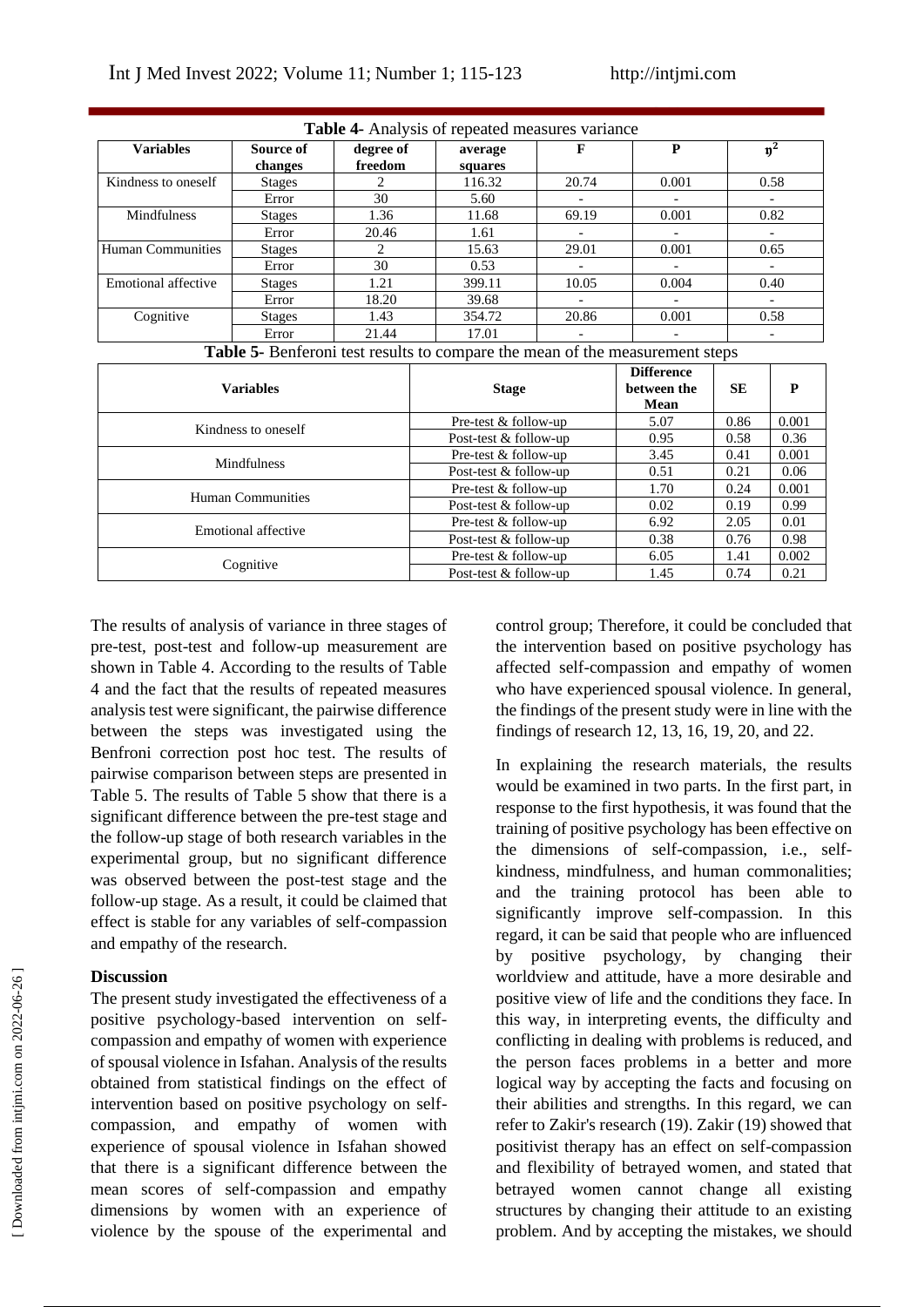try to compensate and improve the situation towards the best conditions. Barati (28) also points to the effect of positive psychology interventions to increase vitality, life satisfaction, and reduce depression. This also shows that changing attitudes can lead to a positive outlook on life and lead to more vitality, followed by a reduction in depression and ultimately life satisfaction. Of course, other studies such as Cutkart et al. (2014) also showed the effect of positivity therapy on chronic tension headache and social health. Rastgari Najafabadi (12) concluded that with the help of positive treatment, the rate of adolescent parent conflicts is reduced and social adjustment and health are increased. According to the results of the mentioned researches, it could be said that the positivist treatment method is one of the effective treatment methods that can be used to improve positive behavioral variables and reduce the level of negative behavioral variables. In the present study, a positive treatment method was used to improve empathy and compassion, which showed that this treatment significantly increased empathy and self-compassion in women with violence experiencing. As mentioned earlier, positive psychology is an approach that emphasizes increasing human abilities and virtues and enabling individuals and communities to succeed. Positive emotions in life play an important role in the psychological and physical well-being of human beings. Positive psychotherapy in practice is designed based on traditional scientific methods for understanding and psychological pathology of behavior (8). This approach emphasizes the positive processes and abilities of individuals and advises therapists to pay attention to the positive processes of their clients that rarely occur in their lives. Various studies have studied the effect of positive psychology on the improvement of psychological variables (Williams, 2016). In this study, women with experiences of spousal violence were taught the meaning of having optimistic and positive attitudes, thoughts, behaviors, and actions in life. The women in the experimental group were also taught that focusing on the positives of life and positive thinking means having a good self-image, not always blaming themselves to focus on increasing positive thinking and avoiding negative thoughts. Women should feel more comfortable in the positive aspects of life and solve the problems of married life and improve selfcompassion and empathy. Accordingly, when disturbed behaviors decrease and pleasant behaviors increase, their pleasant behaviors increase, and the positive feeling of the relationship with the spouse

increases.One of the variables used in positive therapy is empathy. Numerous studies have used positive therapy to increase the level of empathy in people, which can be referred to the research of Maboudi (22). In his research, he showed positive therapy on self-compassion, empathy, intimacy, and marital commitment of couples with marital conflict are affected. Sa'adati's research (16) also confirmed the effect of positive therapy on improving mental health, empathy skills, and stress in women. In the overseas section, Udo and Berdurick (2019) examined the effect of positive psychology interventions on increasing well-being and the role of mental ability and empathy. As a result, it can be argued that positive psychology interventions are effective on happiness, empathy, and life satisfaction. The effect of positivist psychotherapy on increasing well-being and the role of mental ability and empathy was demonstrated. Empathy is defined as the ability to understand the feelings and views of others and to use this knowledge to manage behavior. According to the research, empathetic people tend to be more generous and take an interest in the well-being of others. They also experience happier relationships and a greater sense of personal well-being. In addition, empathy enhances leadership ability and facilitates the formation of effective conversation (10). In this study, a positive treatment method was used to improve the empathy of women with experience of spousal violence.Another variable that in the present study tried to improve using positive treatment in women with experience of violence was self-compassion. Previously, many studies have examined the effectiveness of positive therapy to improve selfcompassion, including Rezaee's research (20), he showed in his research with positive-oriented spiritual group therapy on increasing well-being psychologically, women's self-compassion, and happiness were effective. The effect of positive psychotherapy was on self-compassion and psychological well-being. It was concluded that this treatment method would be used to improve the variables of self-compassion and psychological well-being. Klinka et al. (10) also showed the effect of positive psychotherapy to increase selfcompassion and mental health. In this study, a positive treatment method was used to improve selfcompassion. The results showed a positive and significant effect of this treatment method on increasing self-compassion and its components. In this study, the researcher was able to show the variables of self-compassion and empathy through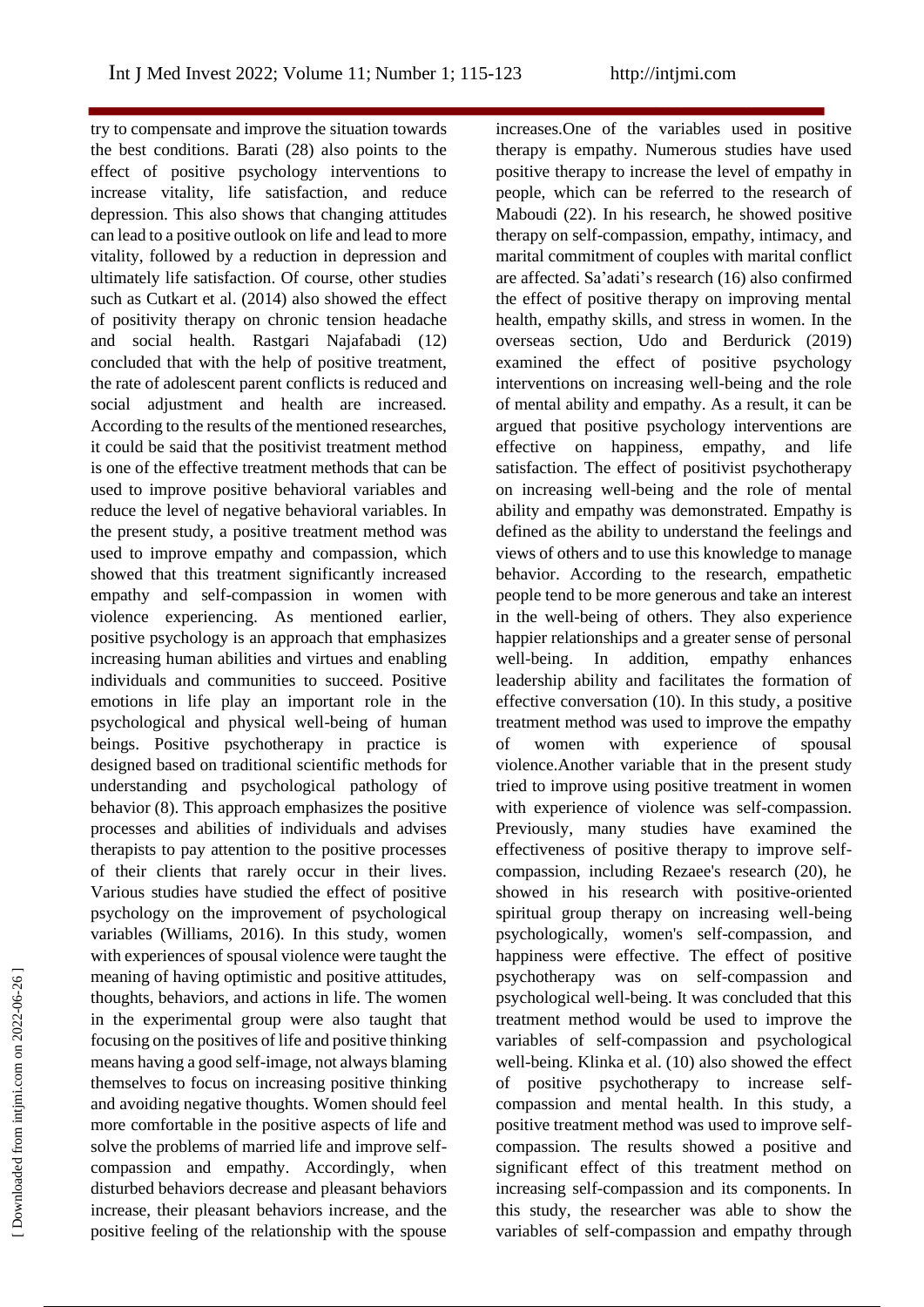positive therapy and by using training exercises to avoid disturbing thoughts, accepting their negative events, and emphasizing the less considered abilities of women with experience of spouse violence, and also strengthen the meaning of life in them. Using positive psychotherapy, the researcher has influenced the attitude of women with experiences of spousal violence to life and has increased their life expectancy, since high levels of hope were related to physical and psychological health, positive thinking, and marital relationships; positively, there may have been a synergistic cycle of hope, resulting inadequate attention to self-treatment, following the psychotherapist's instructions, and striving to improve relationships with one's spouse, thereby improving self-compassion and empathy skills. Finally, according to the research findings on the "effectiveness of an intervention based on positive psychology on self-compassion and empathy of women with experience of spousal violence", it is suggested that counseling centers and crisis intervention centers of the Welfare Organization use positive psychology-based intervention to improve self-compassion and empathy skills during psychological therapy. Moreover, to reduce couples' marital conflicts, positive communication skills workshops should be held, so that they can express their positive feelings and emotions and communicate effectively with their spouse without stress.

# **References**

1 . Nargiso JE, Becker SJ, Wolff JC, Uhl KM, Simon V, Spirito A, Prinstein MJ. Psychological, peer, and family influences on smoking among an adolescent psychiatric sample. J of subs abus tret. 2012 Apr 1;42(3):310-8.

2. Rao SL. Marital adjustment and depression among couples. The int J of India psychol. 2017 Feb 23;4(2):34-42.

3. Jahani Jahangard, Mi. Domestic violence against women in Iran. Open Law J. 2019; 4 (15): 897-909

4. Forouzan, El. Prevalence and causes of violence against women, a case study of women in Tehran. Thesis, Bu Ali University of Hamadan, 2017.

5. Augenbraun M, Wilson TE, Allister L. Domestic violence reported by women attending a sexually transmitted disease clinic. Sex Trans Dises. 2001 Mar 1;28(3):143-7.

6. Elaine, BJ. & Hollins, M. Employs Compassionate Mind Training (CMT). J Clin Psychol. 2015; 63(9): 871-90.

7. Raes F, Pommier E, Neff KD, Van Gucht D. Construction and factorial validation of a short form of the self-compassion scale. Clin psychol & psychot. 2011 May;18(3):250-5.

8. Neff K. Self-compassion: An alternative conceptualization of a healthy attitude toward oneself. Self and ident. 2003 Apr 1;2(2):85-101.

9. Libuku E, Small LF, Wilkinson W. Exposure to domestic violence during pregnancy: Perceptions and coping mechanisms of a vulnerable group. Health SA Gesondheid. 2008 Jun 1;13(2):3-13.

10. Klinka, Chris. Life Skills. Translated by Shahram Mohammadkhani. Tehran: Spandehner Publications, 2016.

11. Seligman, M. E., & Csikszentmihalyi, M. (2014). Positive psychology: An introduction. In Flow and the foundations of positive psychology (pp. 279-298). Springer, Dordrecht.

12. Salvation of Najafabadi, Mansoura. The effect of positivity education on adolescent parent conflict and girls' social adjustment and health in Isfahan. Thesis, Najafabad Azad University; 2017.

13. Mozaffaripour M, Kordmirza Nikouzadeh, E, Sedaghat, MA. Cross-Comparison of the Social Adjustment of the Mothers with Transsexual Children with that of Mothers with Normal Kids. QJFR. 2020; 17 (3) :143-160.

14. Sexton, M.B., Michelle, R.B. & Kluge, S.(2015). Positive Psychology Therapy in women experiencing infertility using the CD-RISC: Examining infertilityrelated Social Health, general Anxiety, and friendship. J of Psychiatr Res; 44: 236–241.

15. Garrick A, Winwood PC, Mak AS, Cathcart S, Bakker AB, Lushington K. Prevalence and organisational factors of psychological injury among Australian school teachers. The Aust J of Organis Psychol. 2014;7.

16. Firuzi, H., Amiri, F., Saadati, N., Rostami, M. (2016). 'The effects of childhood abuse on women's body image and sexual function', J of Fundament of Ment Helth, 18(6), pp. 313-320.

17. Odou N, Vella-Brodrick DA. The efficacy of positive psychology interventions to increase wellbeing and the role of mental imagery ability. Social Indictor Res. 2013 Jan;110(1):111-29.

18. McCabe-Fitch KA. Examination of the impact of an intervention in positive psychology on the happiness and life satisfaction of children. University of Connecticut; 2009.

19. Zaker, Zahra. The effectiveness of positivist treatment on social health, self-compassion and flexibility of betrayed women in Malayer city. Master Thesis, Hamadan Azad University; 2018.

20. Rezaei, Ali The effectiveness of positive spiritual group therapy on increasing psychological well-being, self-compassion and happiness of Afghan immigrant women in Mashhad. Master Thesis of Ferdowsi University of Mashhad; 2012.

21. Leaviss J, Uttley L. Psychotherapeutic benefits of compassion-focused therapy: An early systematic